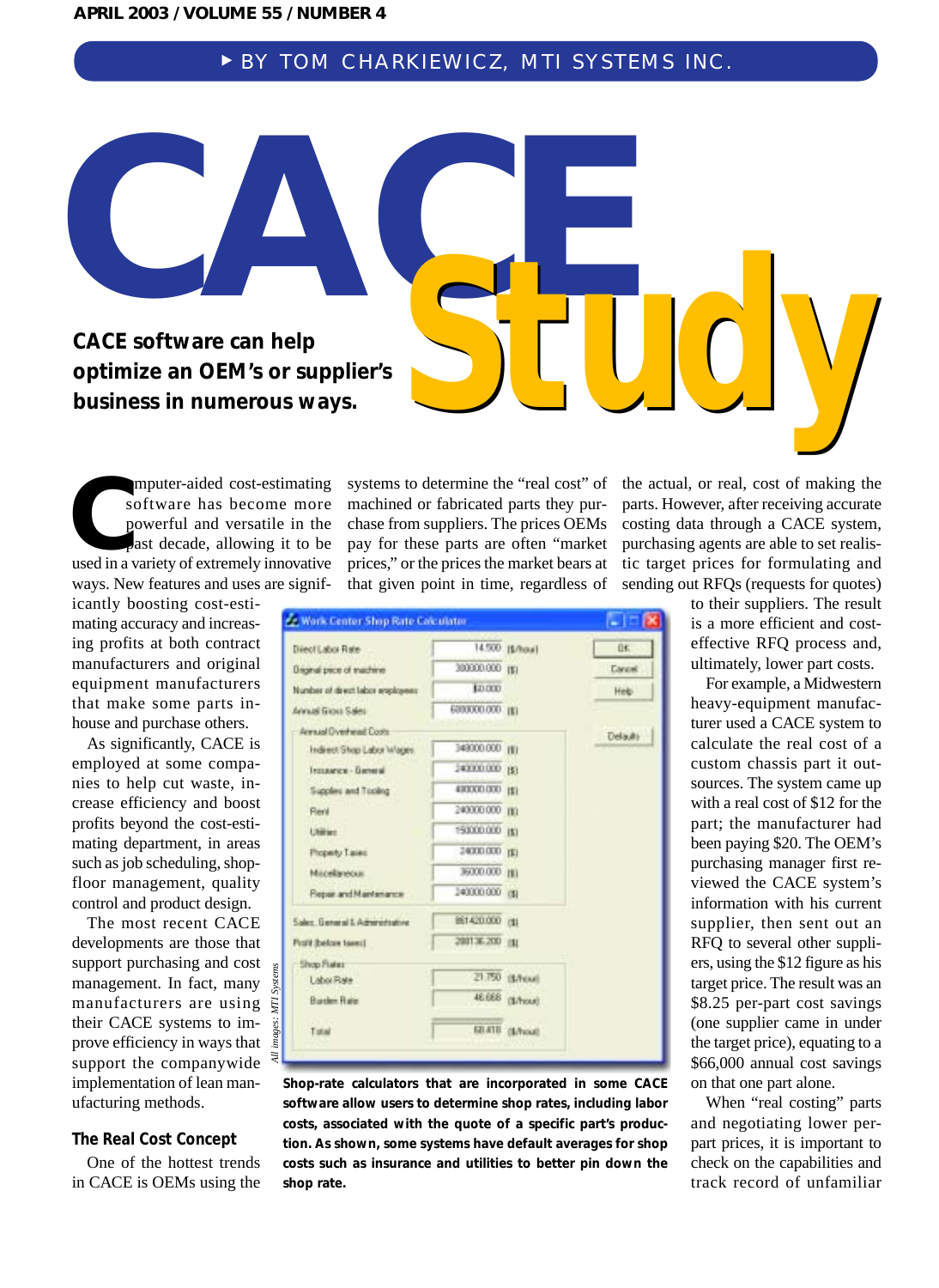subcontractors. A CACE system will give you a reasonable price for manufacturing, but it cannot assure the delivery of quality parts. The OEM cited was reasonably assured of receiving a quality product, because it previously had worked with the lower-bidding subcontractor.

Contract manufacturers can use CACE systems to their advantage when negotiating with their customers. By having detailed cost-estimating reports, they can justify quoted prices, thereby holding, or even increasing, profit margins.

Wayne Carroll, owner of Carroll Machine Works, Pasadena, Texas, does the estimating for his precision machine shop, which serves a variety of large manufacturers in sectors such as aerospace, petrochemical and oil field. He said having a CACE estimate in hand

and knowing a part's real cost helps him to "resist the temptation" to overaggressively rebid a job for a customer that doesn't like his first quote, trying to cut corners and lower his price. "I know what my manufacturing costs will be, so it's much easier to say 'no thanks,'" Carroll said. He added that using CACE has virtually eliminated getting involved in "loser" jobs.

In an interesting twist to the real-cost

# **A CACE primer**

C ACE was introduced a little more relatively new to manufacturing. As PCs and software became more powerful and sophisticated, CACE system capabilities dramatically advanced. It is important to note, however, that the features and benefits of CACE are not universal: they vary, depending on the system.

All systems may be used to play "what if;" that is, they will estimate different manufacturing scenarios, helping users to determine how different tooling or materials would impact the time and cost involved in making a part. Working with a proven CACE system, the user is reasonably assured of avoiding the inaccuracies and nasty cost overruns that can occur when a job is manually estimated.

The most basic CACE systems are spreadsheet programs that do not have informational databases and require the user to plug in machining and labor data. The most comprehensive systems have databases that are flexible, so they can be tailored to incorporate a company's labor rates, machine times and costs of purchased parts.

Some CACE programs produce detailed manufacturing routings and process plans as the estimate is created. These reports may be reviewed by managers and machinists for scheduling and setup.

In more advanced CACE systems, data on machine and labor times can be electronically transferred to separate scheduling and enterprise systems, speeding the planning process, improving planning accuracy and increasing profit.

The basic requirements to run a CACE system vary, so check with vendors for their specifications. The more advanced and flexible PC-based CACE systems require, at a minimum, an Intel Pentium II 266-MHz processor with at least a 64-MB RAM memory and Microsoft Windows Me/98 or Windows XP/2000. Additional hardware includes components common in the fields of manufacturing and engineering, such as a VGA or SVGA video adapter, a color monitor set to 800×600 resolution, a CD-ROM drive and a hard-disk drive. The more comprehensive CACE systems require a minimum of about 300 MB of RAM be available on the hard drive before installation. A mouse and color printer are basic system components to produce reports.

The most comprehensive and flexible of the systems tend to be pricey. However, someone shopping for a quality CACE system is advised to carefully review the features and benefits of various systems. Compare the capabilities and specs of the different systems to each other to see which offers the most. Check to see if these match your own existing needs as well as any planned manufacturing and organizational expansions and changes. Ask the makers of systems for references from companies similar to your own.

Different CACE systems and technologies have evolved, offering users varied approaches to cost estimating. Some systems provide several estimating options in a single package. The most comprehensive approach is operation-by-operation estimating, in which the user accounts for the time and cost of every step in every manufacturing operation—from setup to outside services to packing and shipping. This method, which offers the highest possible level of detail, enables users to complete complex operationby-operation estimates in a fraction of the time that manual estimates take.

The feature-based estimating option produces estimates as quickly as the user can point and click on a part's various features and enter variables such as length of cut, diameter and quantity. The estimator uses the company's historical cost data to set up the costs of manufacturing parts features. Once this feature-based data is established, the CACE program performs parametric calculations of manufacturing time and cost with remarkable speed and consistency, in a fraction of the time required for operation-by-operation estimates.

Some companies that have their own manufacturing facilities and also purchase parts, such as large aerospace and automotive manufacturers, use a CACE system for "make-or-buy" decisions, determining whether it is more cost-effective to subcontract a job or make the parts in-house.

Another in-house CACE application is the evaluation of long-standing production processes. This application, which can pinpoint ways to improve efficiency and cut through-put time, can significantly boost profits.

—T. Charkiewicz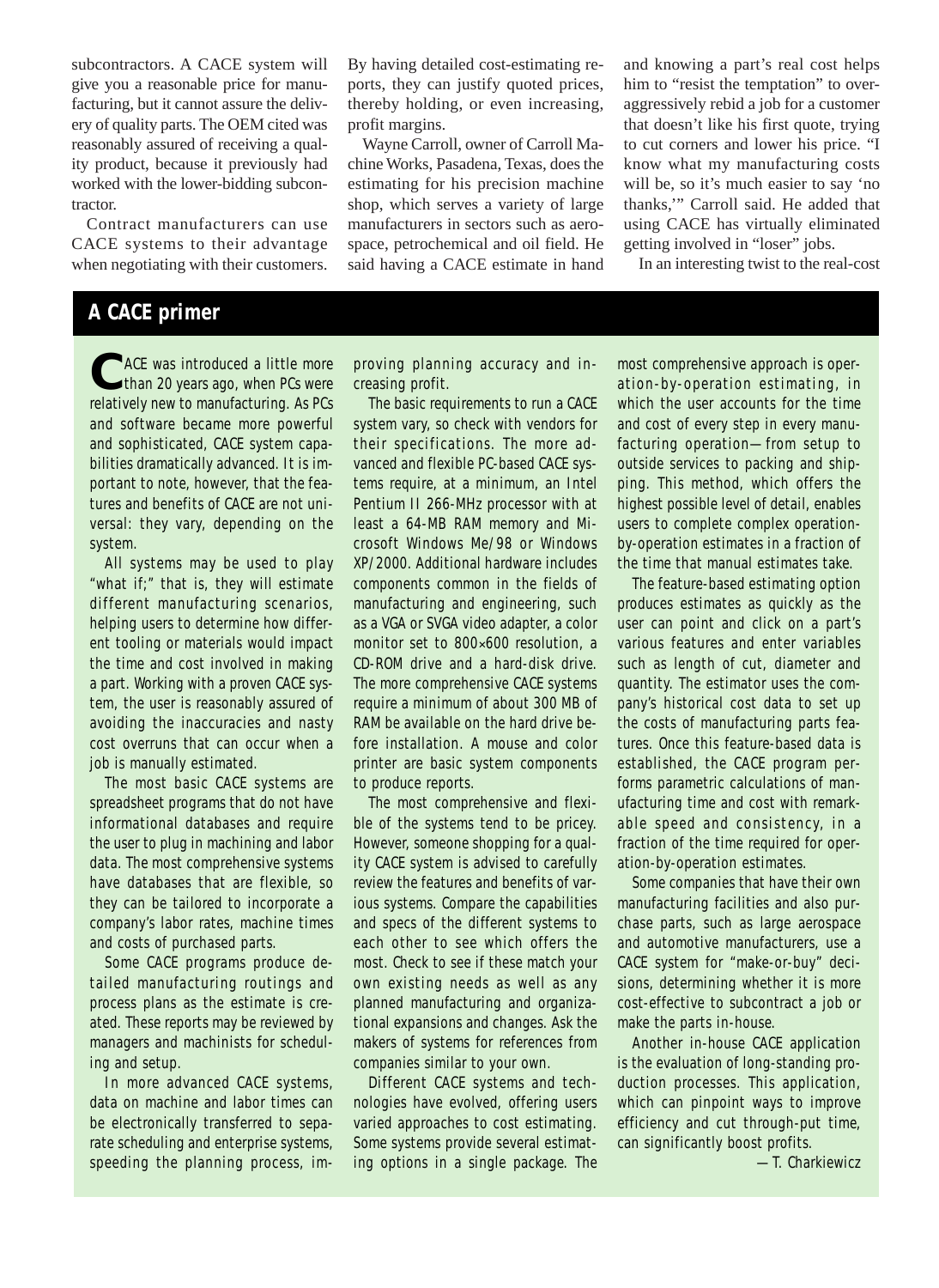trend, some OEMs that purchase a large dollar volume of parts are requiring their suppliers to use the same estimating system in an effort to create a "standard estimating language" between the two, streamlining the buying process.

The most recent advancement in CACE technology that supports purchasing applications is the shop-rate calculator. This program is built into higher-end CACE systems and gives buyers (OEMs) and sellers (contract manufacturers) the ability to scientifically determine shop rates, including labor and burden, in the U.S. and throughout the world.

Shop-rate calculators help OEMs locate the most cost-efficient suppliers and enable their purchasing departments to negotiate better pricing. Some CACE systems take this to a higher level and allow the end user to almost instantaneously compare what parts would cost if they were made in different parts of the world.

This data also helps the multiple-location contract manufacturer. It might use this feature to determine which of its plants would be most time- and cost-effective to make the part. Some contract manufacturers even use the shop-rate calculator to determine the shop rates of its competitors in an attempt to estimate what they might be bidding for a job.

#### **Beyond Job Quoting**

CACE technology and applications are advancing at such a rapid pace that many developments have gone unreported. In fact, some companies prefer to keep their new applications under wraps, to give them a competitive edge.

Using breakthroughs in system integration, such as open database connectivity (ODBC)—a feature that enables a native link to client server systems such as SQL Server and Oracle—the more advanced CACE systems can export feeds, speeds, labor standards and other data to manufacturing resource planning (MRP or MRPII) systems, enterprise resource planning (ERP) systems and other scheduling and management systems. The accurate data generated is vital in the front end of the planning and scheduling process. Such electronic



links could dramatically increase a company's overall efficiency. The links for front-ending that are fastest and easiest to implement are the ones between two ODBC-capable systems.

Check with the sales or technical support department of your ERP or MRP vendor to find out which CACE systems are candidates for such a linkage and what is required to connect your management system to a CACE system.

Meanwhile, although a CACE system is not a design technology, per se, it has been utilized in the first stages of designing parts. By playing "what if?," an estimator can quickly compare the machining and labor costs for different design options and determine the most cost-effective option. The cost estimators at some subcontractors even use CACE systems to work with their customers on designs to bring down manufacturing costs.

Northeast Manufacturing Inc., Stoneham, Mass., had a customer supply a design for a piece of laser equipment slated to fly on the NASA space shuttle. The design dictated an expensive target price. A Northeast engineer used CACE to formulate subtle changes to the part drawing to lower the cost of producing the part. For example, instead of needing a 1 ⁄4" endmill to machine certain facets of the part, Northeast was able to apply a <sup>3/4"</sup> endmill.

"These changes increased our cut-